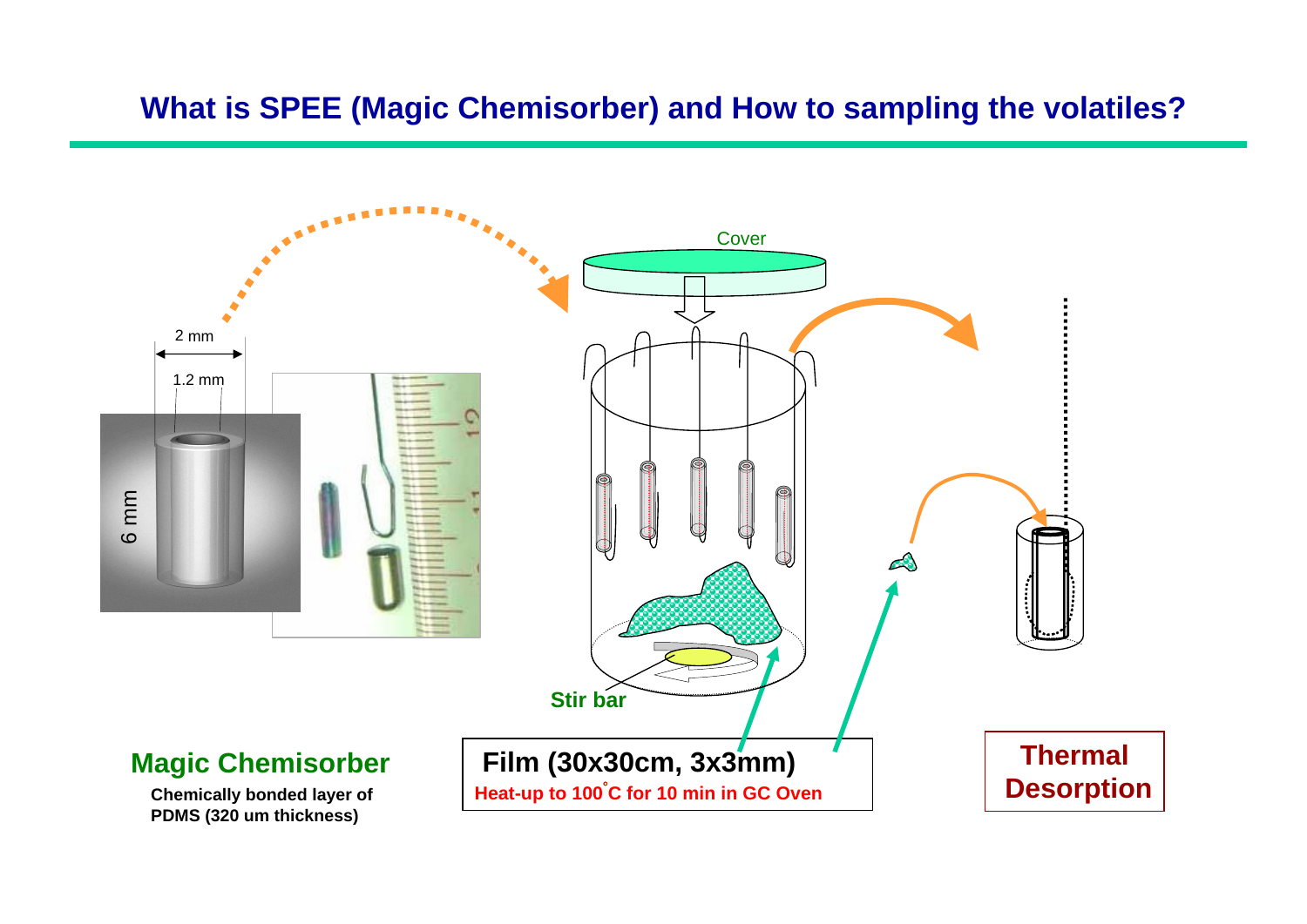# **Schematic diagram of the TD-GC/MS system**



**Mass Spectrometer**

**Capillary column EGA-tube**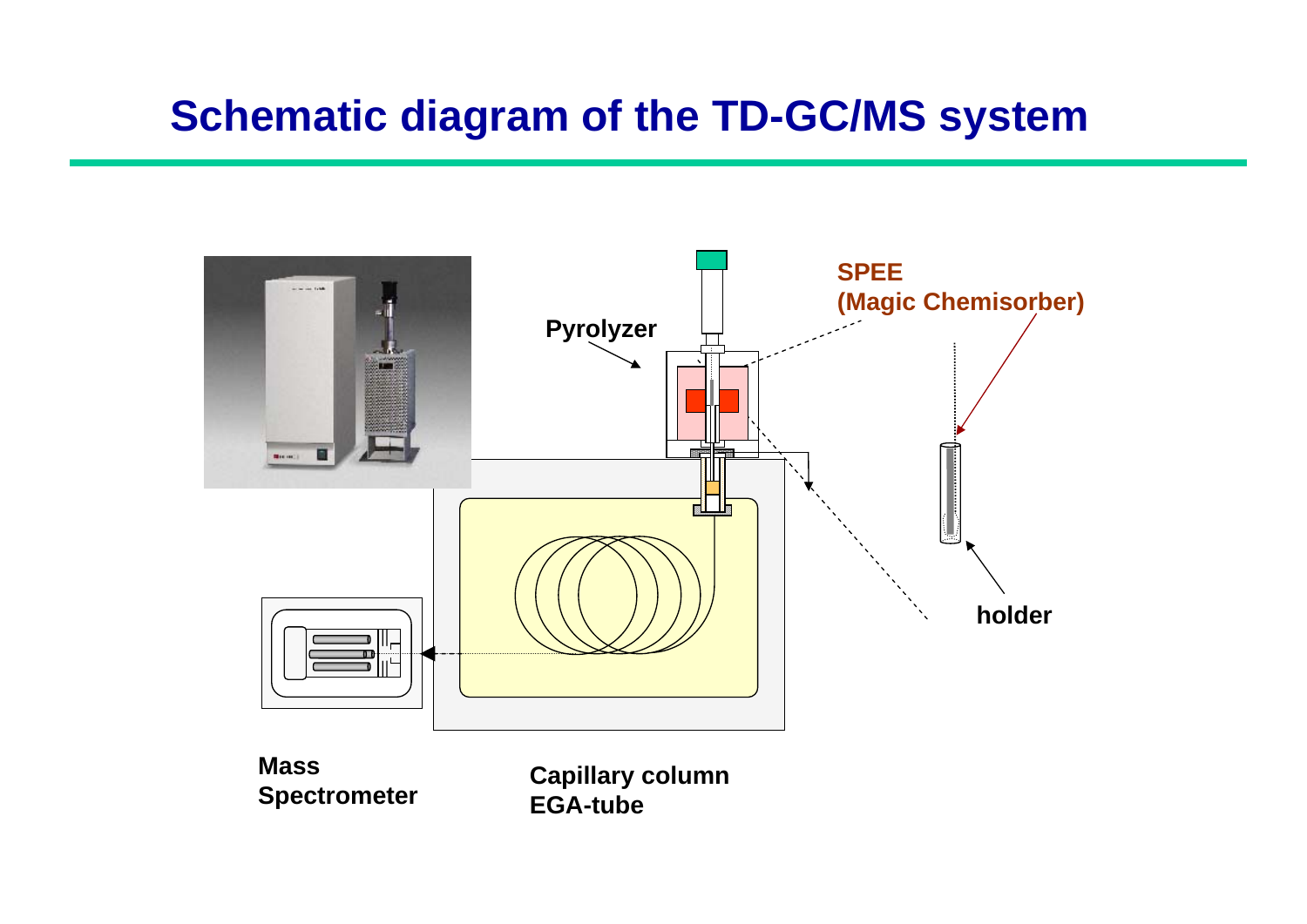# **EGA Thermograms of Five Films**

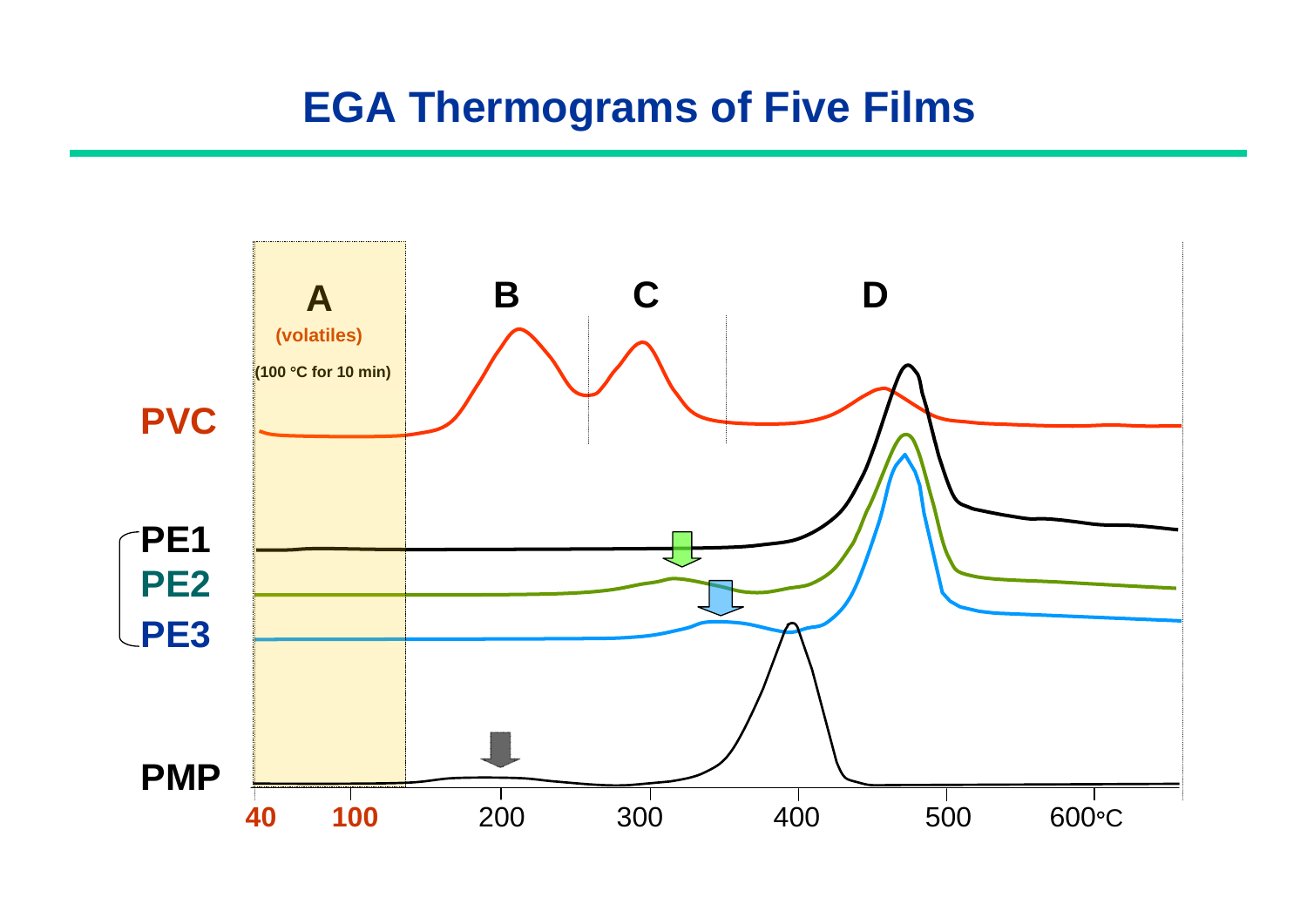**PVC: Volatiles analysis (Additive: Epoxidized soybean oil)**

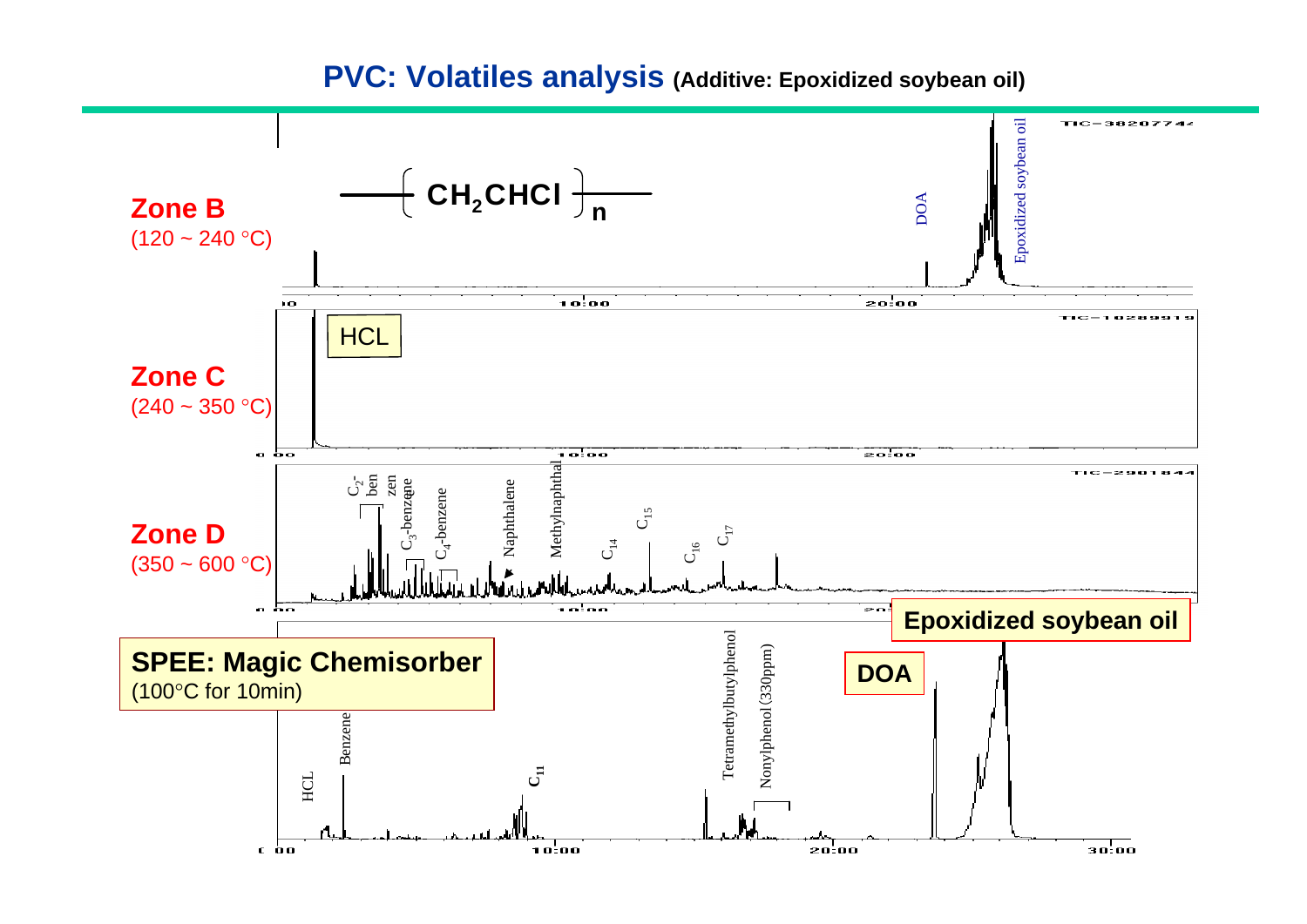#### **Trace organic compounds in Red Wine using a Magic Chemisorber**

(Solid Phase Micro Extraction and its thermal desorption)

Double-Shot Pyrolyzer: PY-2020iD (Thermal desorption at 250ºC for 15 min) Column: Frontier Lab UA-CW (Polyethyleneglycol 20M) L: 30m, I.d.: 0.25mm, df: 0.25 μ mHe:1 ml/min, GC Oven Temp: 40ºC(3min)-250ºC (10min hold, 10ºC/min)

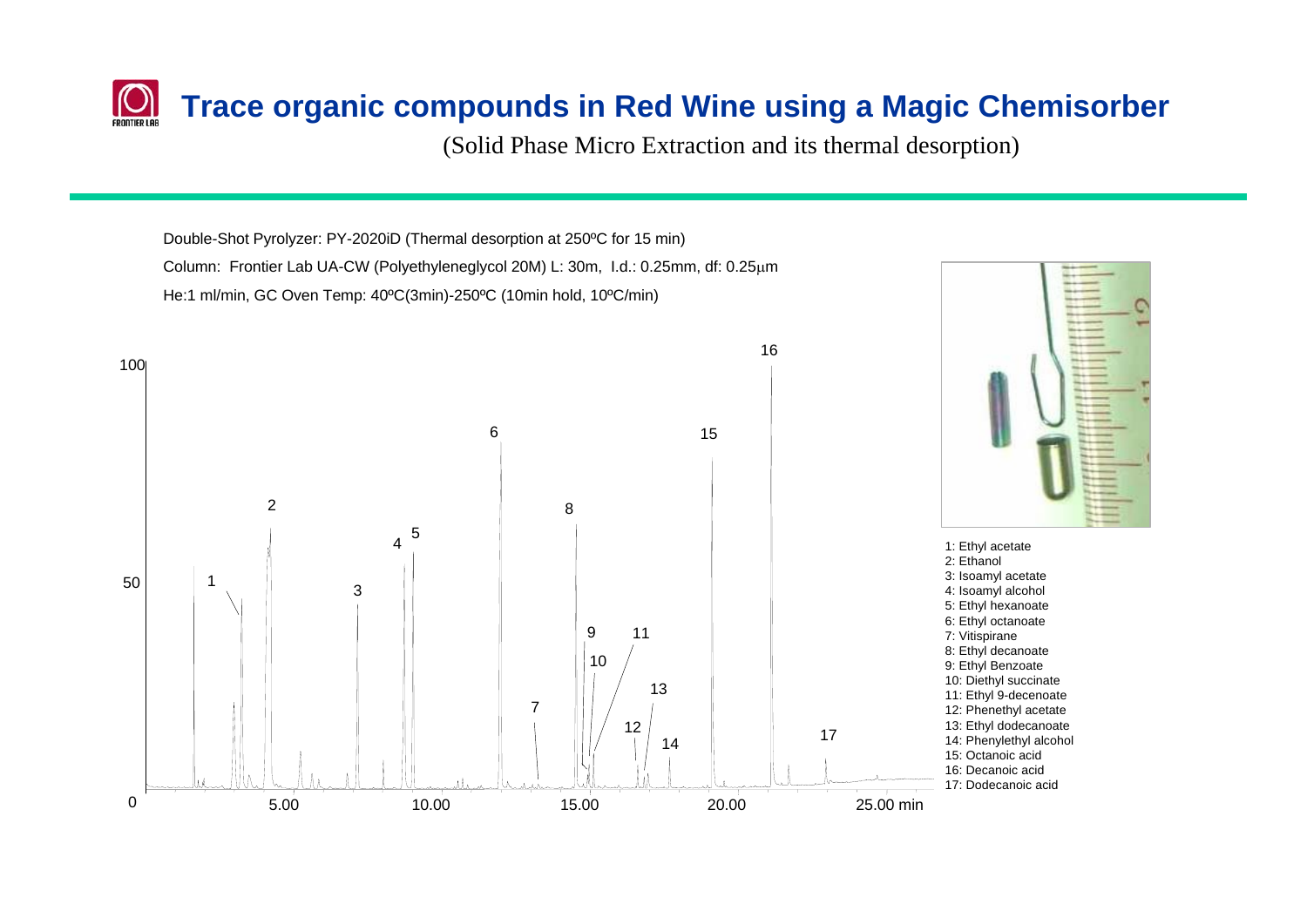## **Volatiles of Cigarette (Davidoff:Germany) using Magic Chemisorber (L)**

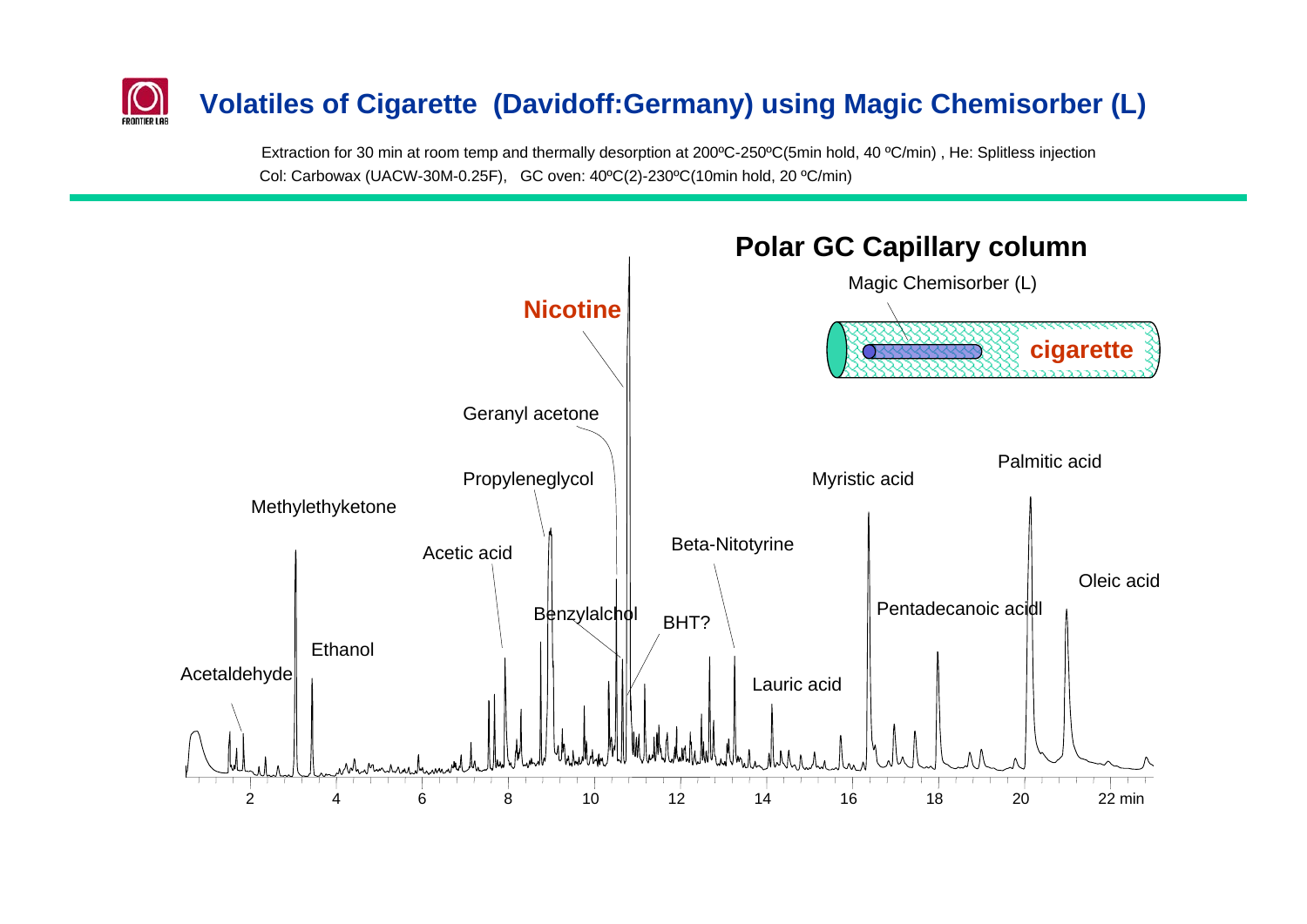# **FRODTIFR LE**

#### **Volatiles of Cigarette (Mild seven: Japan) using Magic Chemisorber (L)**

Extraction for 30 min at room temp and thermally desorption at 200ºC-250ºC(5min hold, 40 ºC/min) , He: Splitless injection Col: 5% phenyl polymethylsiloxane (UA5-30M-0.25F), GC oven: 40ºC(2)-250ºC(10min hold, 20 ºC/min)

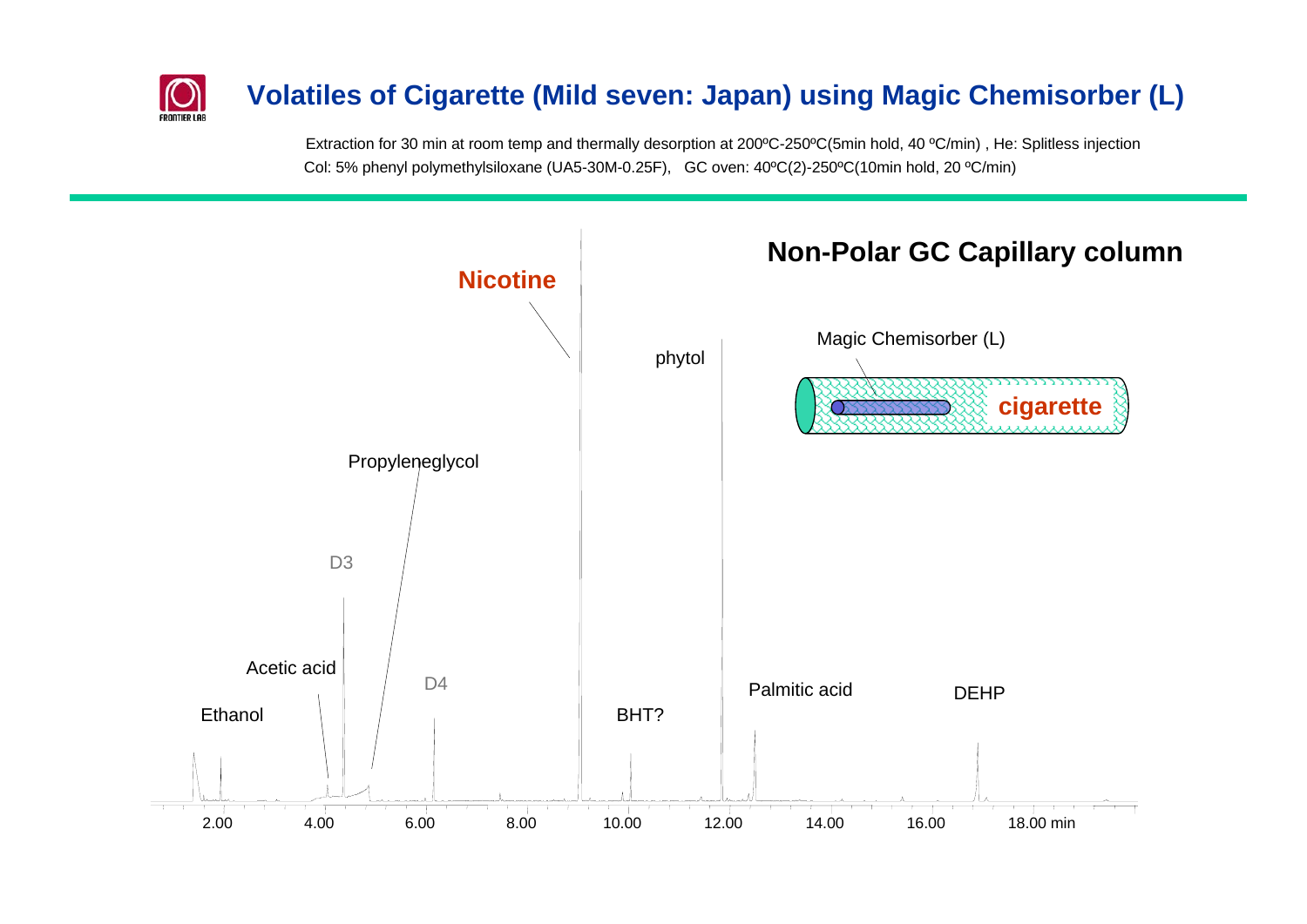#### **Head Space Analysis of Kimchi (Korean pickles) using Magic Chemisorber (S)**

Sample: 3g/10ml, Head space in 2 Hrs at room temp, Thermal desorption at 100ºC-250ºC(5min, 40 ºC/min) , He: Splitless injection Column: Carbowax (UACW-30M-0.25F), GC oven: 40(3)-250ºC(10min hold, 10 ºC/min)

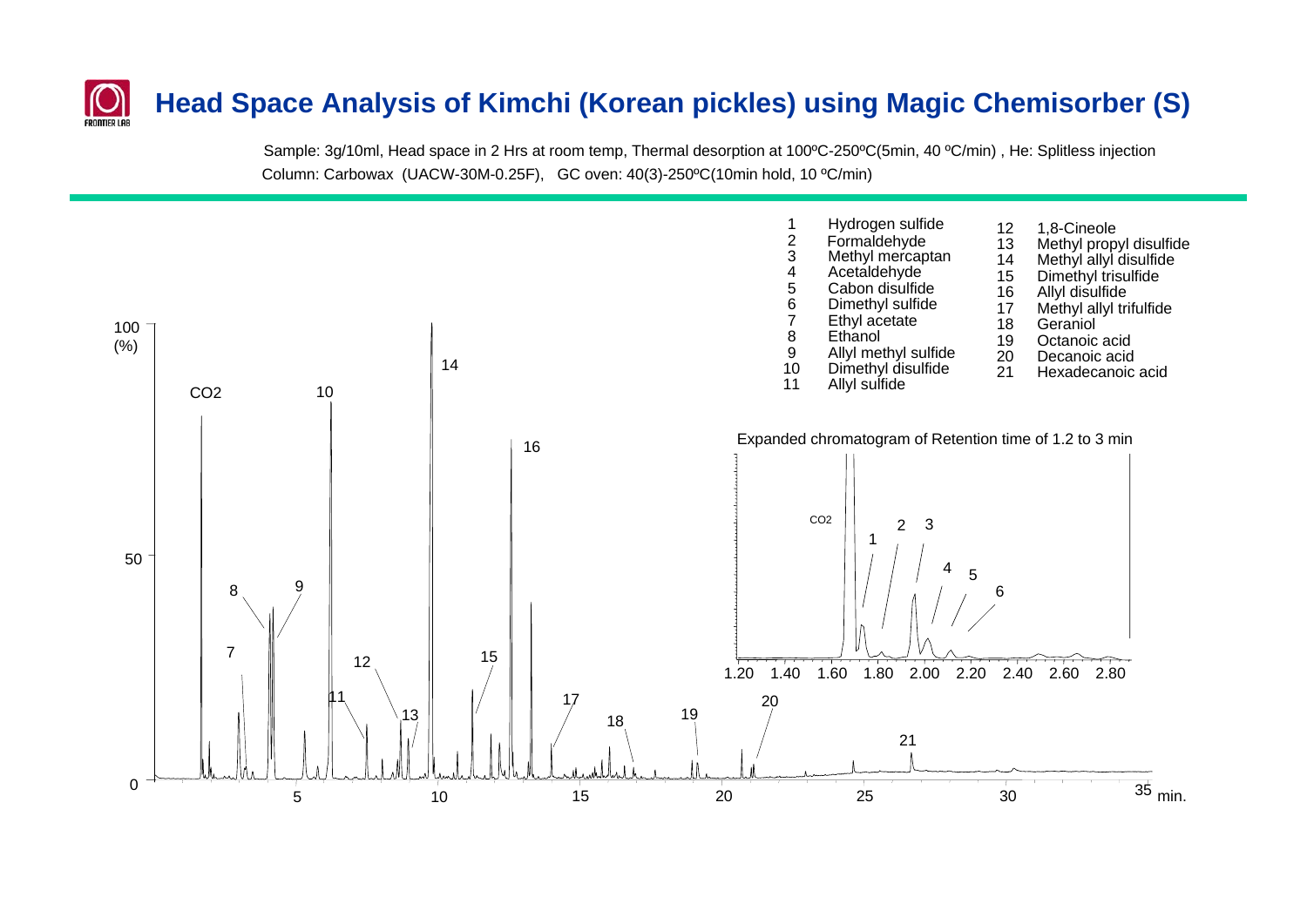# **Liquid extraction from drinking water (peach and strawberry) using Magic Chemisorber**

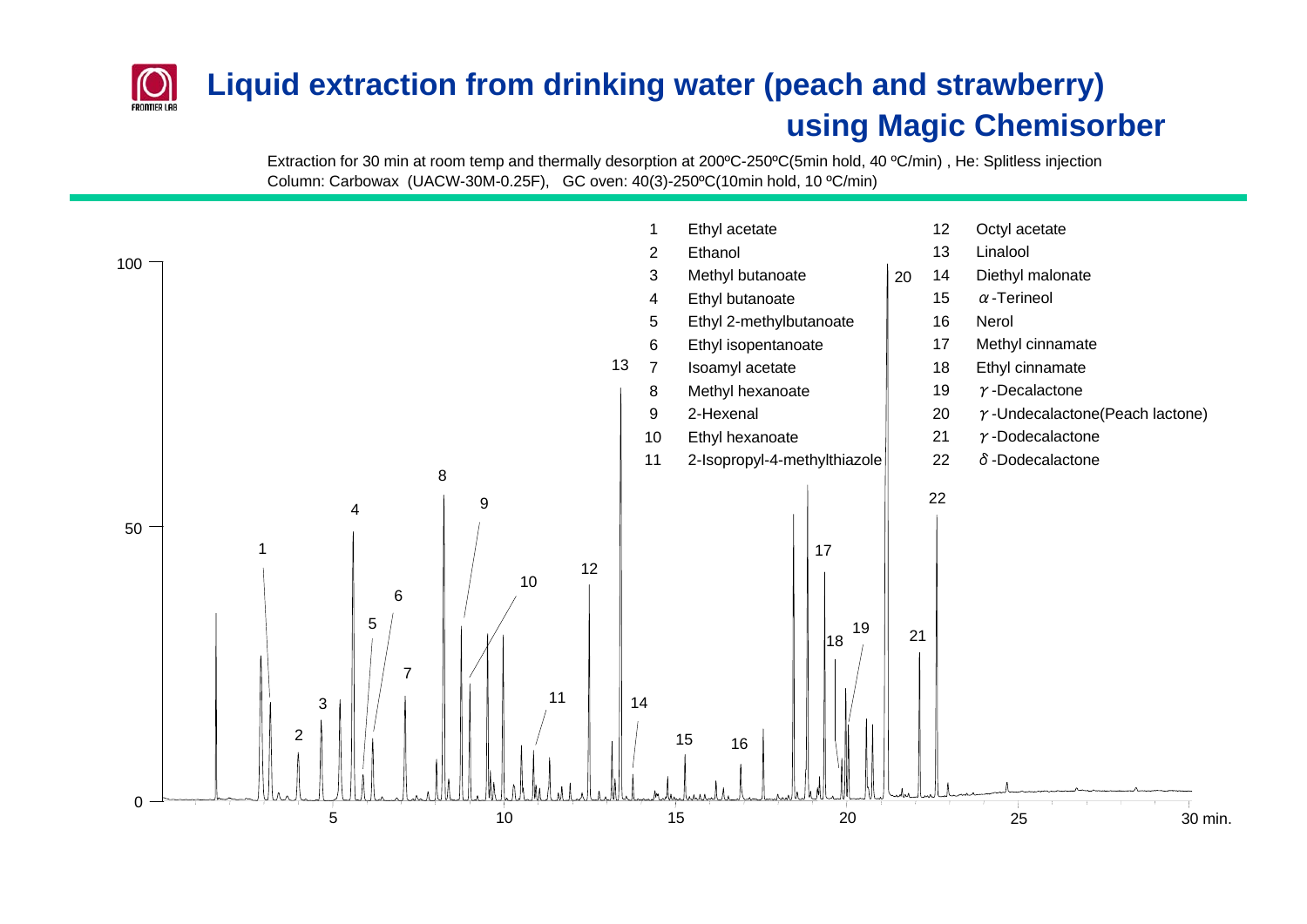#### **Head space of Beer using Magic Chemisorber (S)**

Sample: 10ml, Immersed for 30 min at room temp, Thermal desorption at 100ºC-250ºC(5min hold, 40 ºC/min) , He: Splitless injection Column: Carbowax (UACW-30M-0.25F), GC oven: 40(3)-250ºC(10min hold, 10 ºC/min)

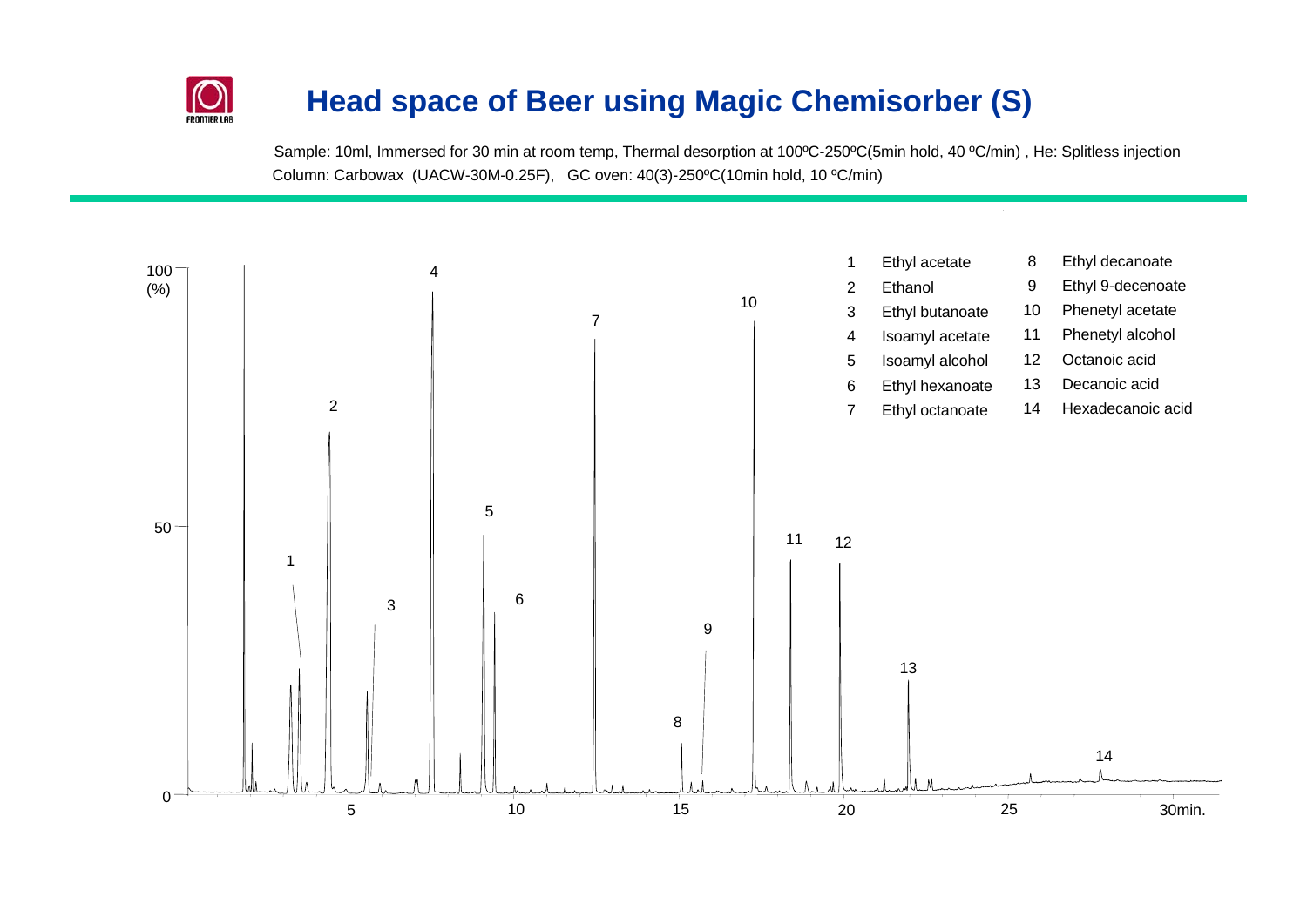# **Liquid extraction from the Cheese sample using Magic Chemisorber**

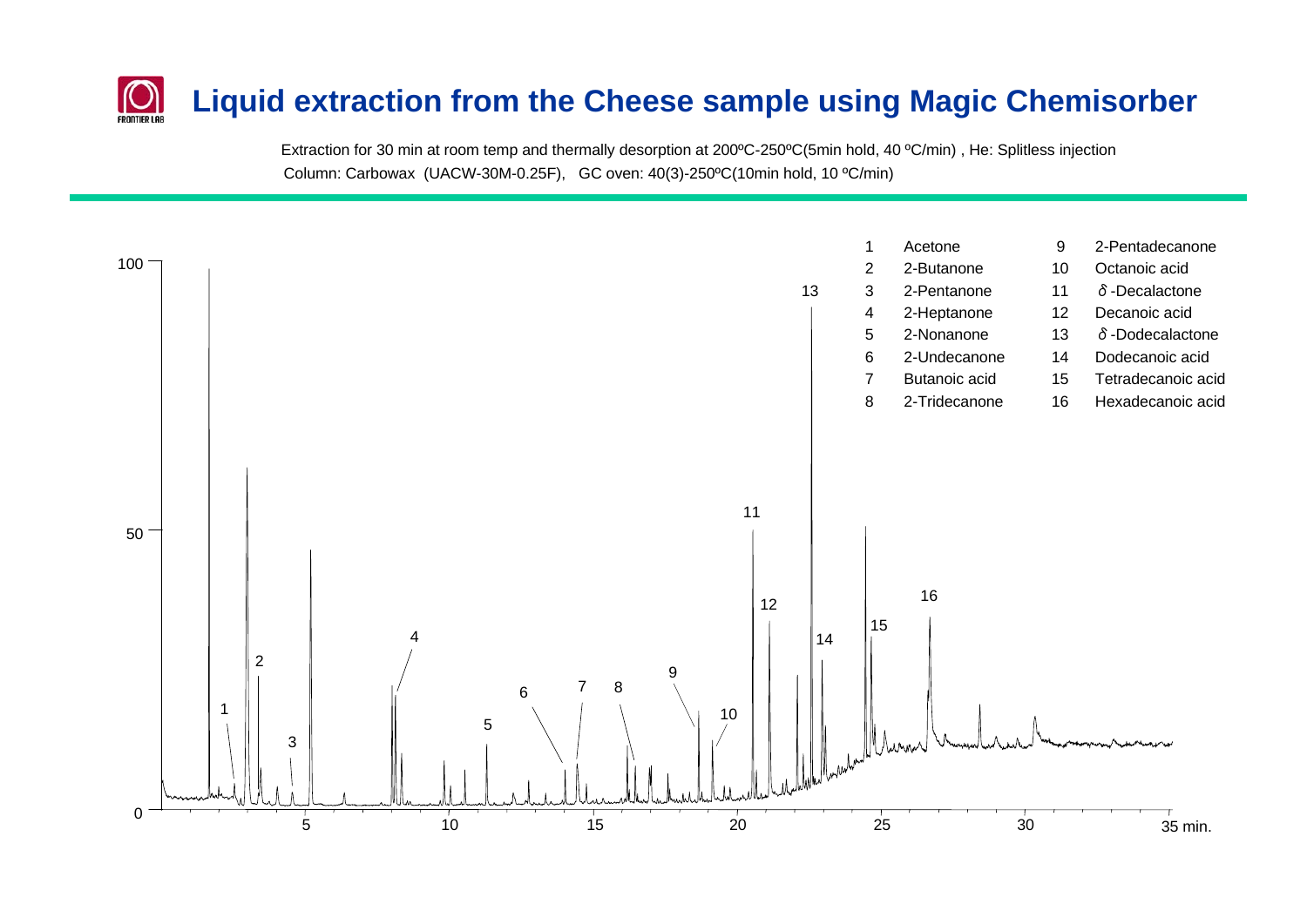# **Liquid extraction from Coffee in can bottle using Magic Chemisorber**

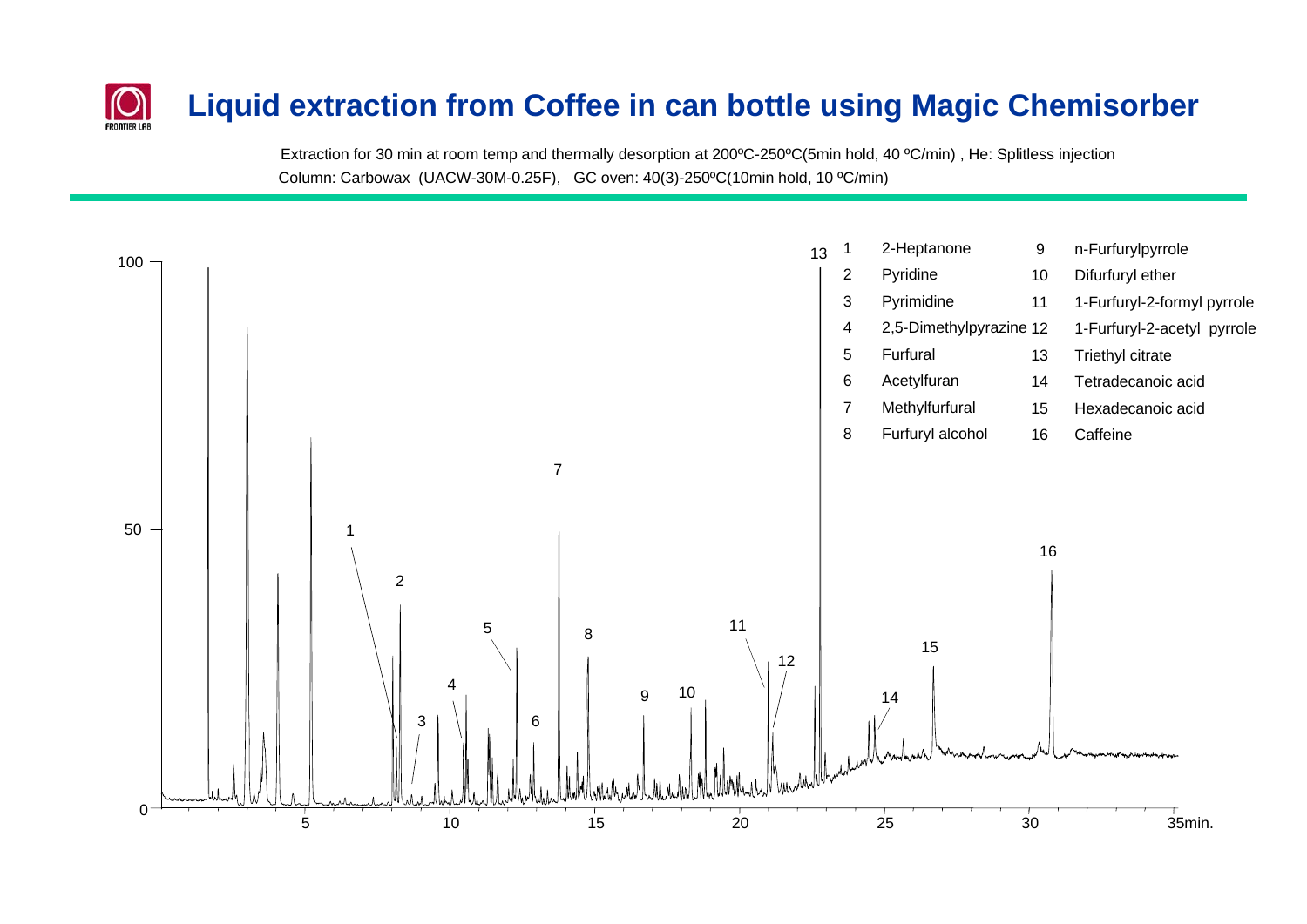#### **Liquid extraction from Black-Coffee in can bottle using Magic Chemisorber**

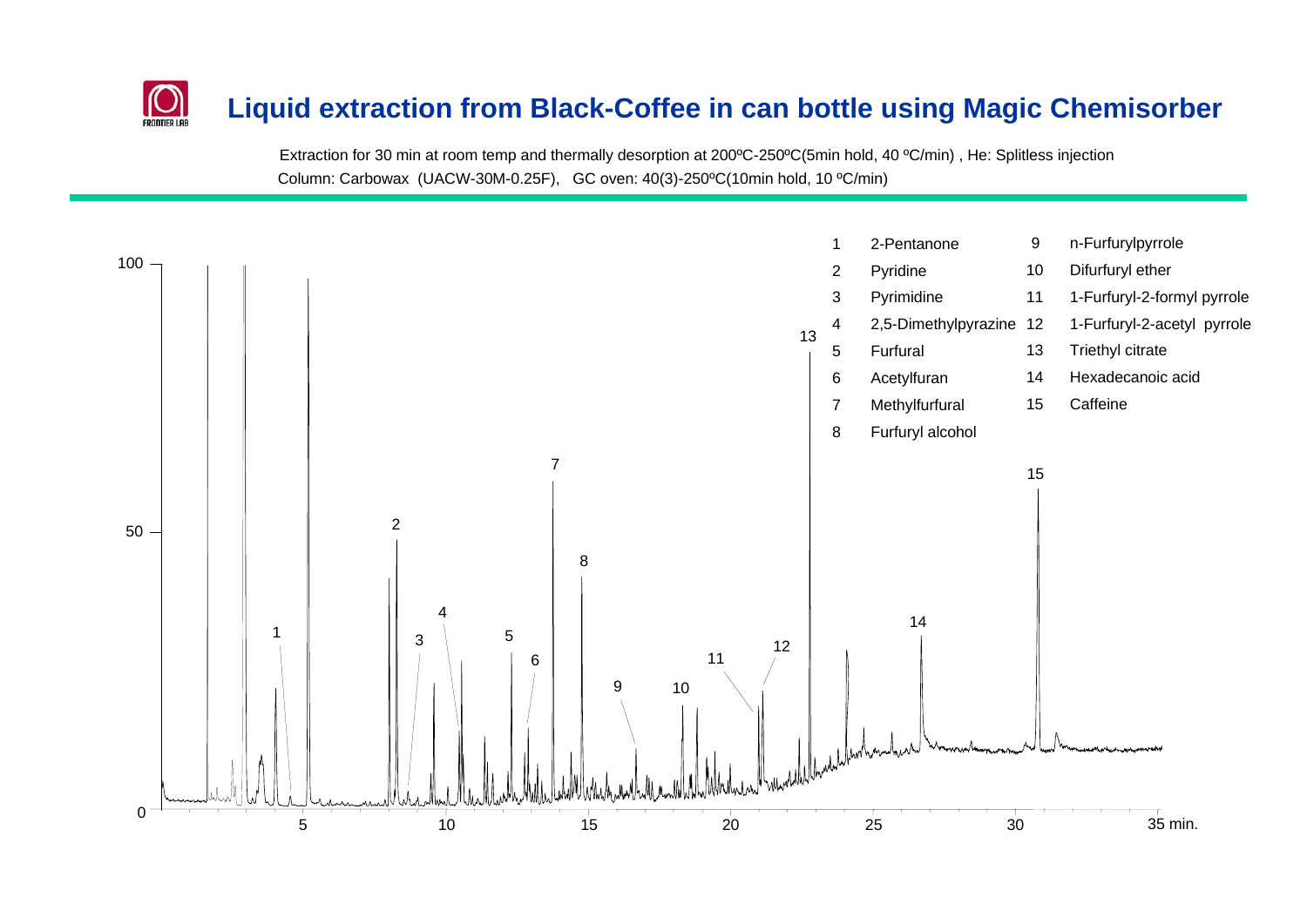# **Liquid extraction from Natural Grape fruits juice using Magic Chemisorber**

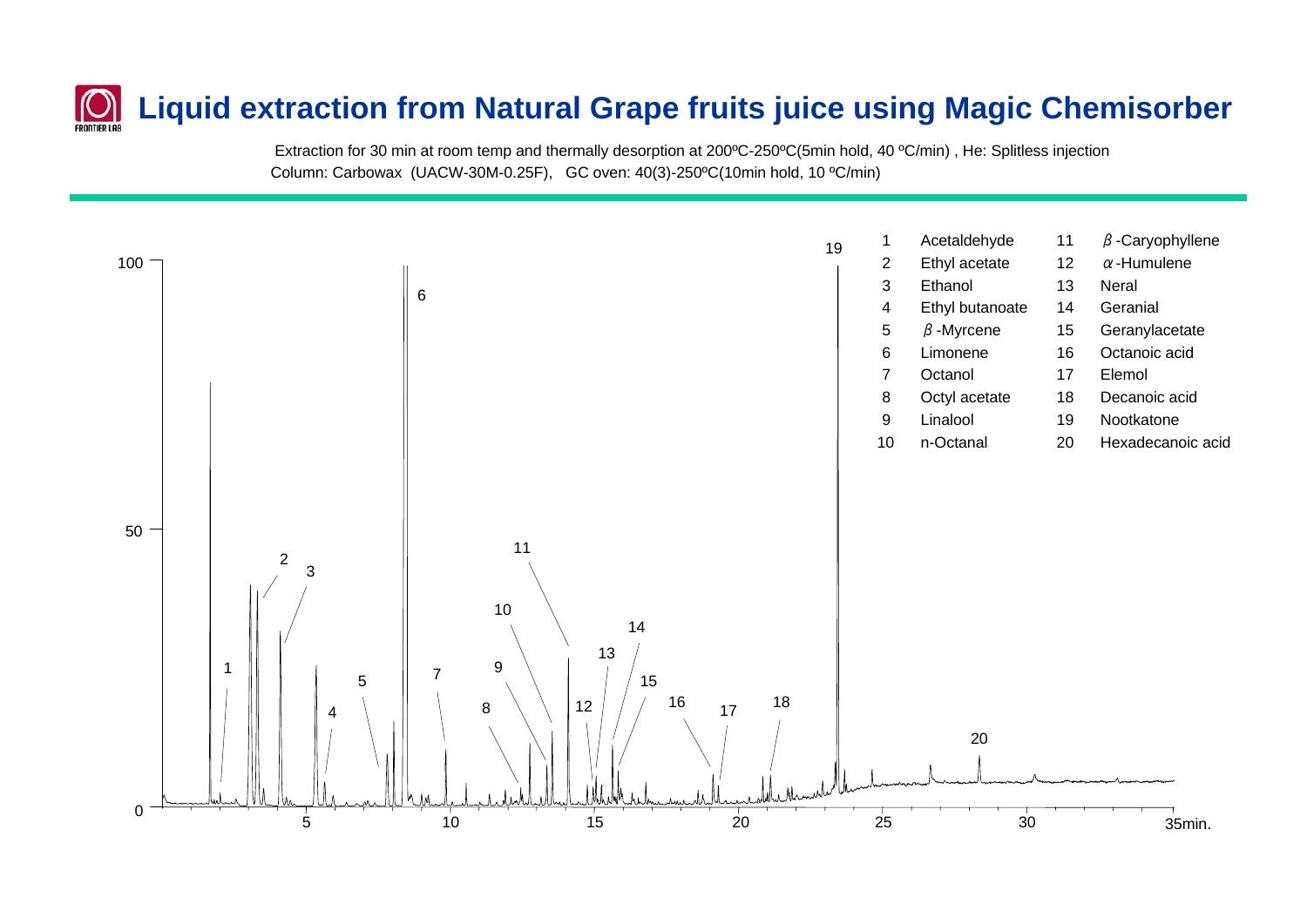# **Liquid extraction from orange juice using Magic Chemisorber**

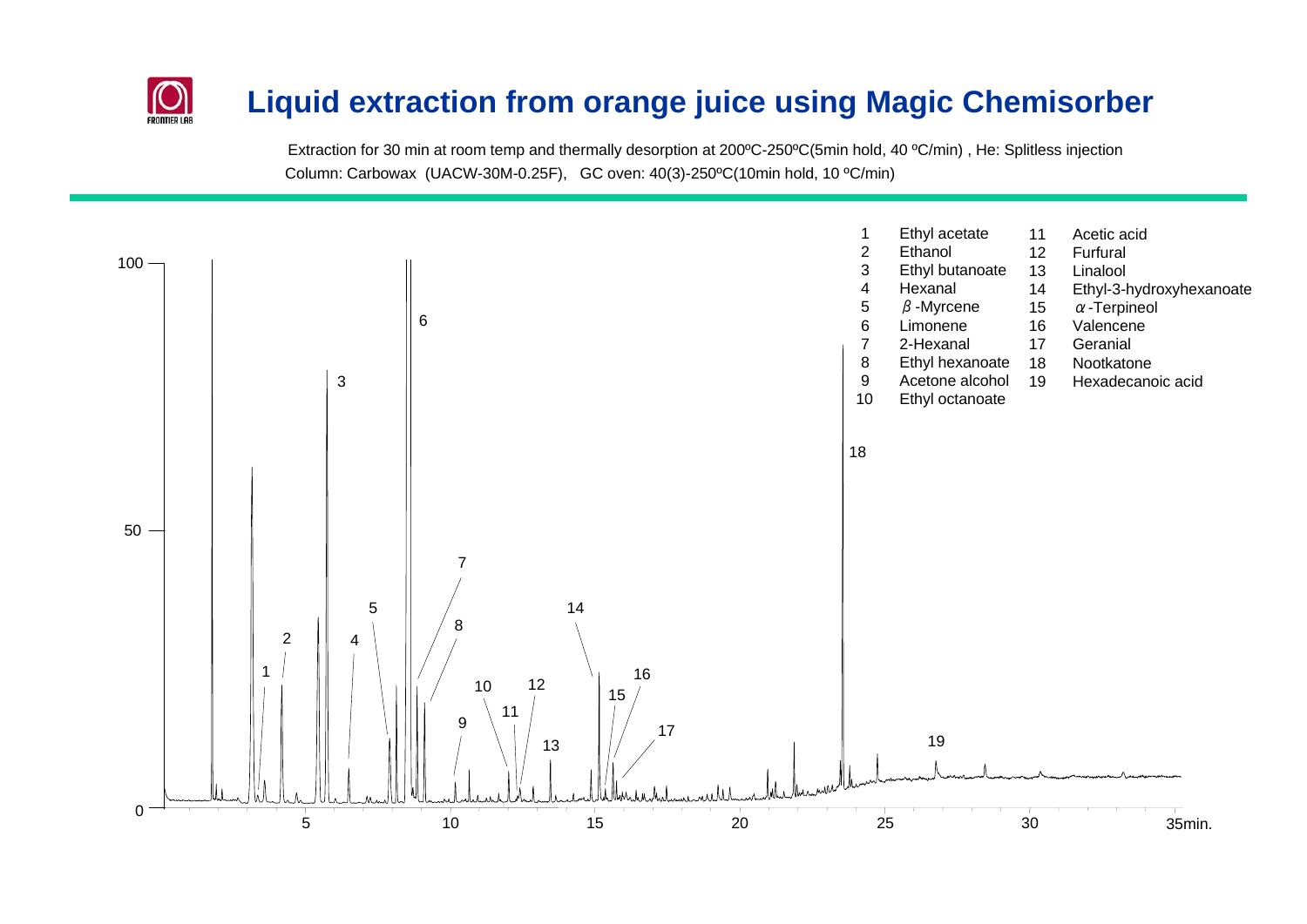#### **Liquid extraction from Orange juice; concentrated, using Magic Chemisorber**

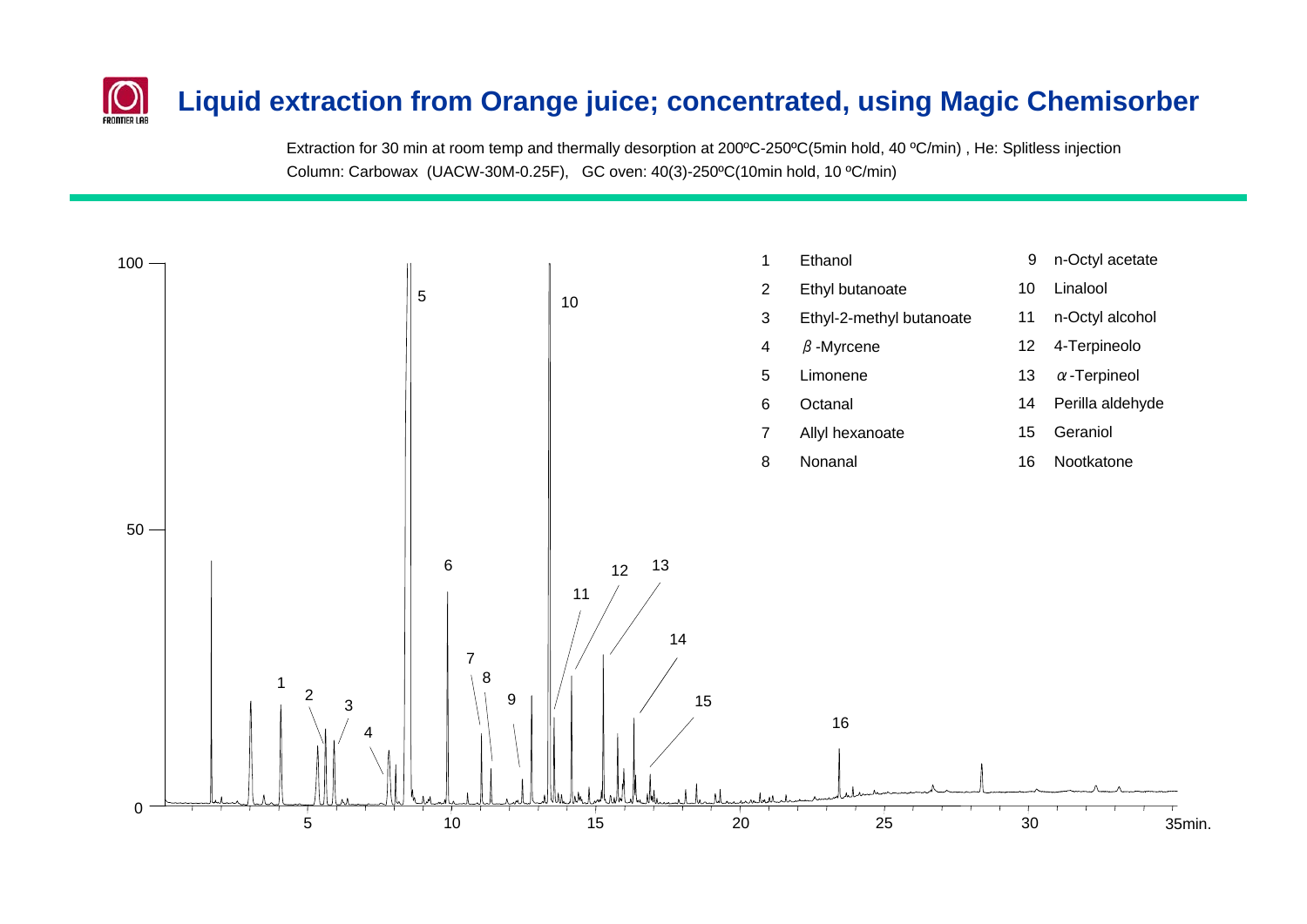#### **Liquid extraction from green tea using Magic Chemisorber**

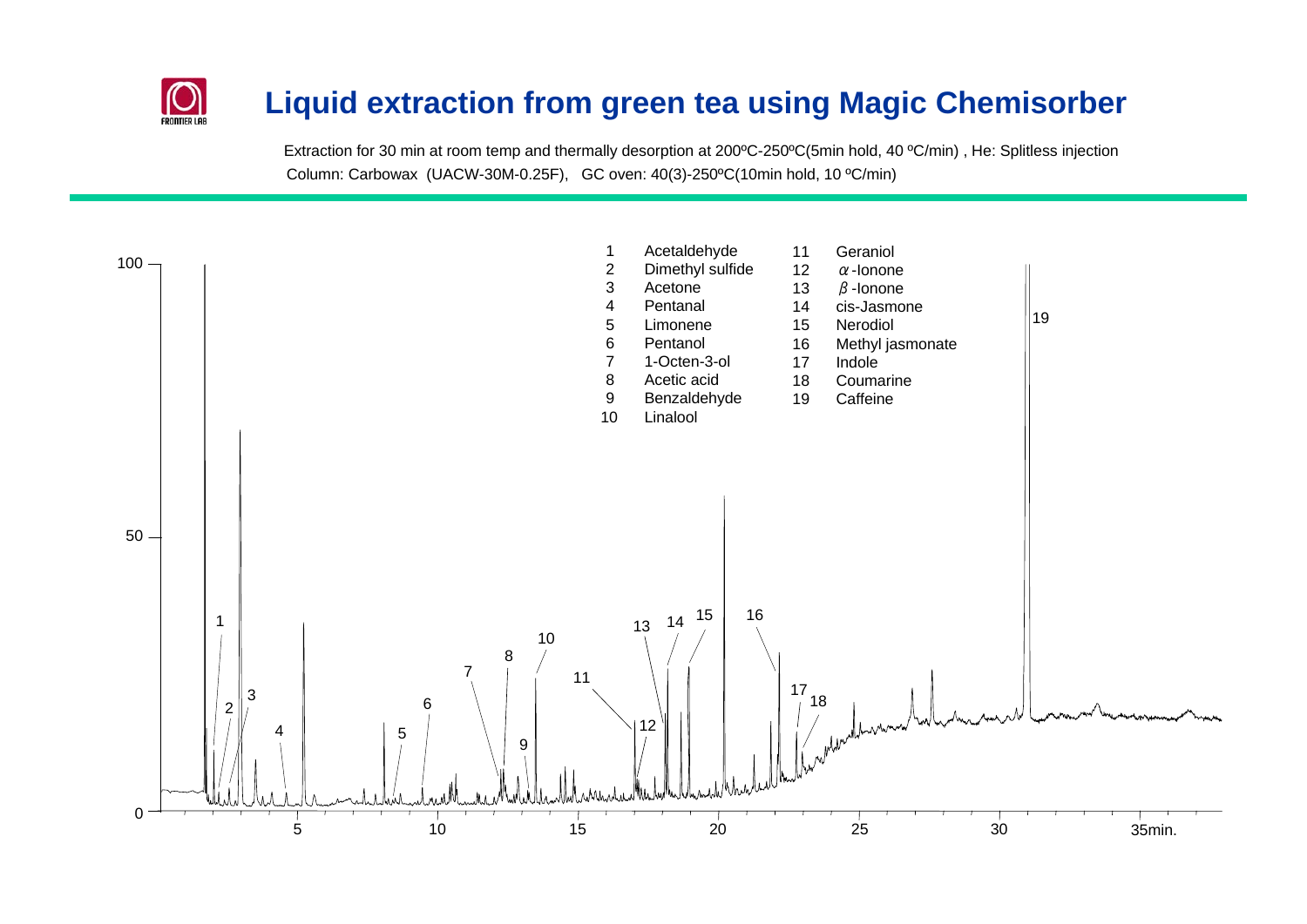# **Head space of a pickled** *ume (***Plum) using Magic Chemisorber (S)**

Sample: 3g/10ml, Head space in 2 Hrs at room temp, Thermal desorption at 100ºC-250ºC(5min, 40 ºC/min) , He: Splitless injection Column: Carbowax (UACW-30M-0.25F), GC oven: 40(3)-250ºC(10min hold, 10 ºC/min)

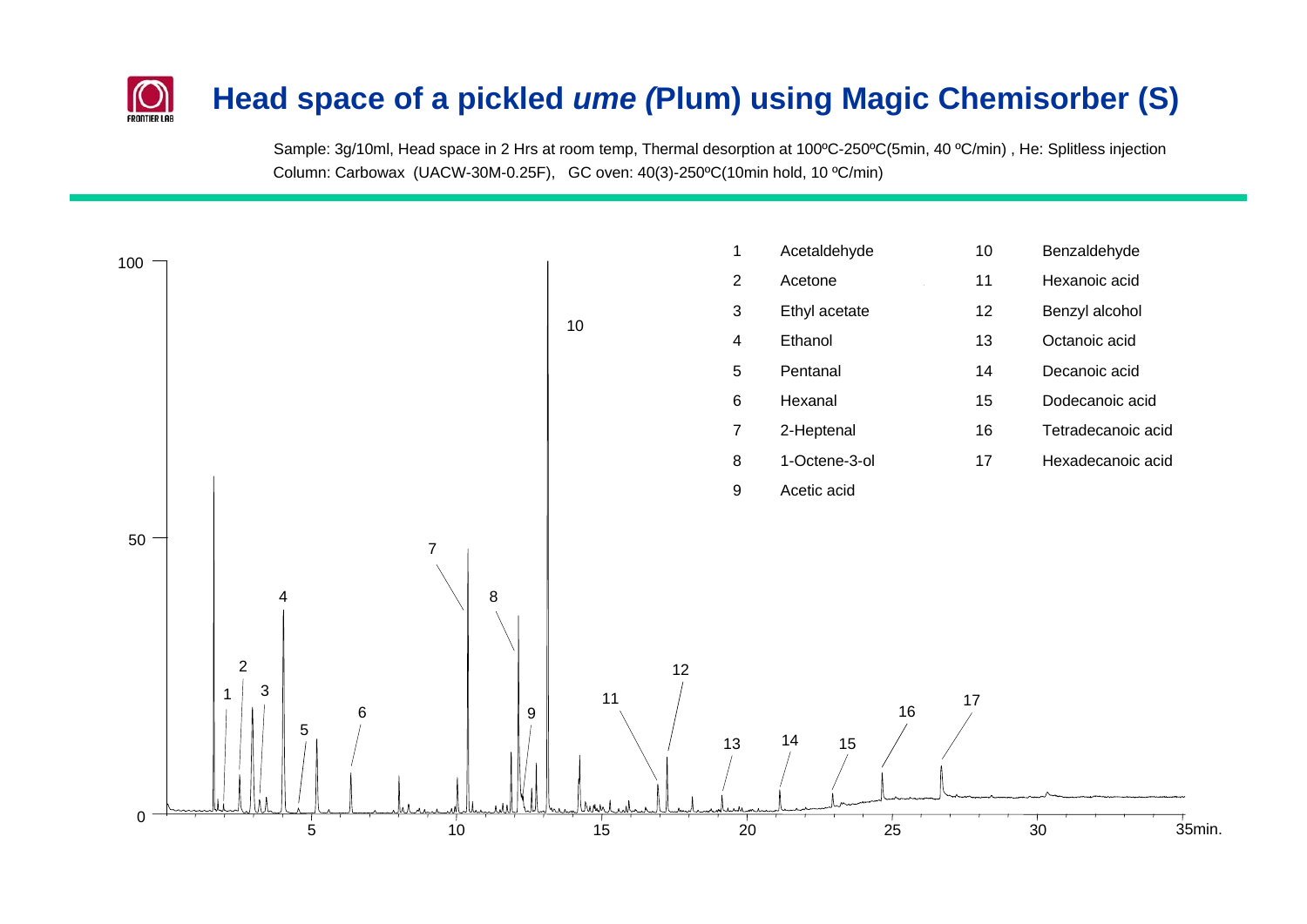### **Liquid extraction from low-malt beer using Magic Chemisorber**

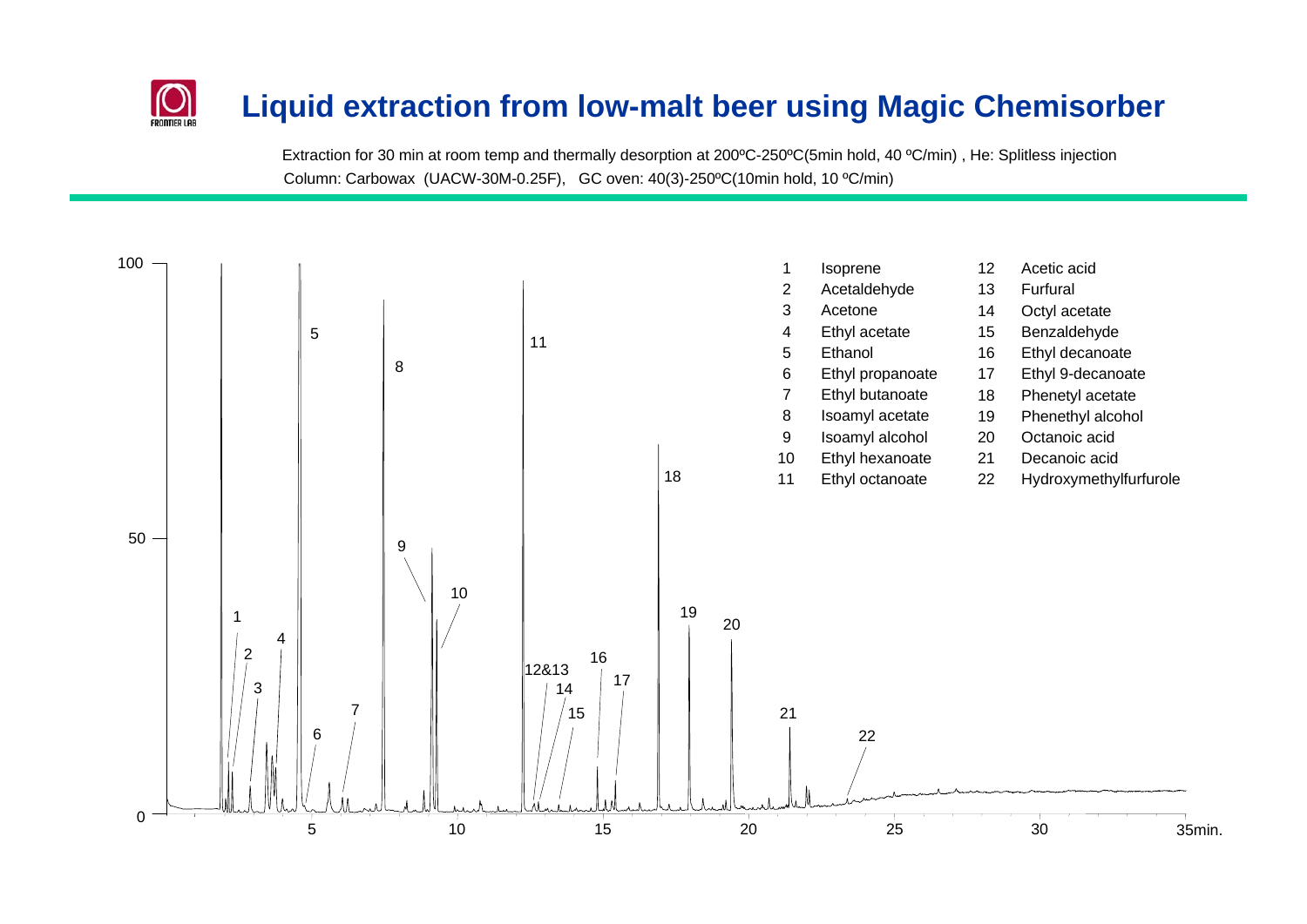# **Liquid extraction from herbal & Oolong tea using Magic Chemisorber**